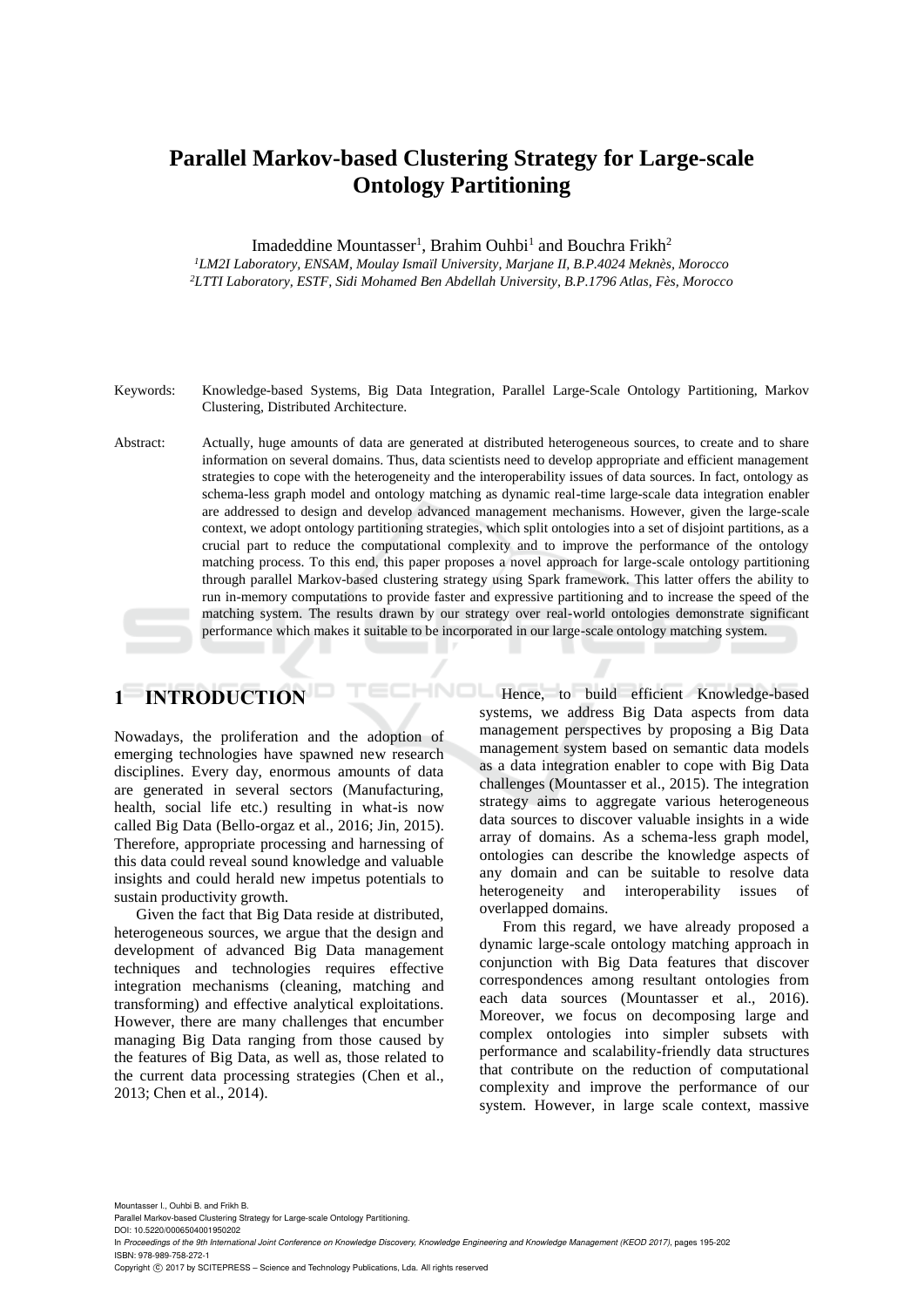amount of ontologies entities can cause performance impediments during the ontology matching process which negatively impacts the system scalability. Therefore, to proceed matching of large-scale ontologies, ontology partitioning strategies must be adopted to split ontologies into a set of disjoint partitions to increase matching accuracy and to improve memory consumption.

The objective of ontology partitioning approaches is to partition the entities of ontology into several disjoint clusters, so that, the cohesiveness among the entities in a cluster is high while the coupling crossing different clusters is low. For that, this paper presents a novel approach for large-scale ontology partitioning through parallel Markov-based clustering strategy over distributed architecture using Spark framework.

The rest of the paper is structured as follows. In section 2, we describe the related work in the field of graph-based ontology partitioning in the large-scale context. Section 3 describes our proposed methodology and the implementation details. Section 4 provides a comprehensive evaluation of our system on real-world ontologies of various domains and sizes over distributed platform.

#### $2^{\circ}$ **RELATED WORK**

Hu et al., (2008) develop a structure-based partitioning algorithm that firstly, partitions the entities of each ontology into a set of clusters based on their structural proximities, then, they construct blocks using RDF sentences assignment to those clusters.

Similarly to the latter, Algergawy et al., (2011) propose a hierarchical clustering-based approach that represents ontologies as direct acyclic graph. The approach represents each node its own single element cluster, then, the algorithm iteratively merges clusters in descending order of structural similarity. Algergawy et al., (2015) introduce a seeding-based clustering technique that identifies the seeds of clusters using a distribution condition, then; the remaining entities are placed into clusters based on a membership function.

Unfortunately, these works perform ontology partitioning, far afield from the available opportunities of parallel platforms. In other words, using better computational resources can improve memory consumption and achieve faster results. For this reason, using the Hadoop distributed platform, Mountasser et al., (2016) propose parallel entityassignment clustering system that aims to partition

large-scale ontologies by parallelizing and clustering tasks over available distributing computational resources. First, the algorithm parses and splits ontologies into smaller and simpler resource-based subsets. Using these latter, the system create clusters centroid through the combination of several metrics based on the node importance philosophy. Then, it assigns remaining nodes to their proper clusters based on several similarity metrics.

### **IMPROVED MARKOV**  $\mathbf{R}$ **CLUSTERING**

Let us assume that all the ontologies used by this approach are in the OWL form. Ontologies in this form can be organized as a Directed Acyclic Graph with its nodes describing entities of ontology and the edges between nodes describing the relations (taxonomic and non-taxonomic) between entities.

Our goal of ontology clustering is dividing ontology into a set of clusters with related entities based on a graph structure. To the best of our knowledge, there is no study relating the large scale ontology partitioning using Markov clustering models. Consequently, this paper introduced a novel approach for parallel large-scale ontology partitioning using Markov clustering strategy.

#### SLIC ATIONS  $3.1$ **Preliminaries**

In this section, we highlight some pertinent definitions and concepts concerning graph description and Markov clustering strategies, used throughout this approach.

# 3.1.1 Ontology Parsing

Our approach builds a finite ergodic Markov chain model of ontology by mapping ontology classes to states in the Markov chain and by mapping all relations between classes to state transitions. Hence, ontology is modelled as a directed acyclic graph by considering concepts as a finite set of nodes and including taxonomic and non-taxonomic relationships between classes as a finite set of directed edges.

# 3.1.2 Notations

Throughout this paper, we assume that  $G = (V, E)$  is a directed acyclic graph with V and E represent the node set and edge set respectively. Let A be the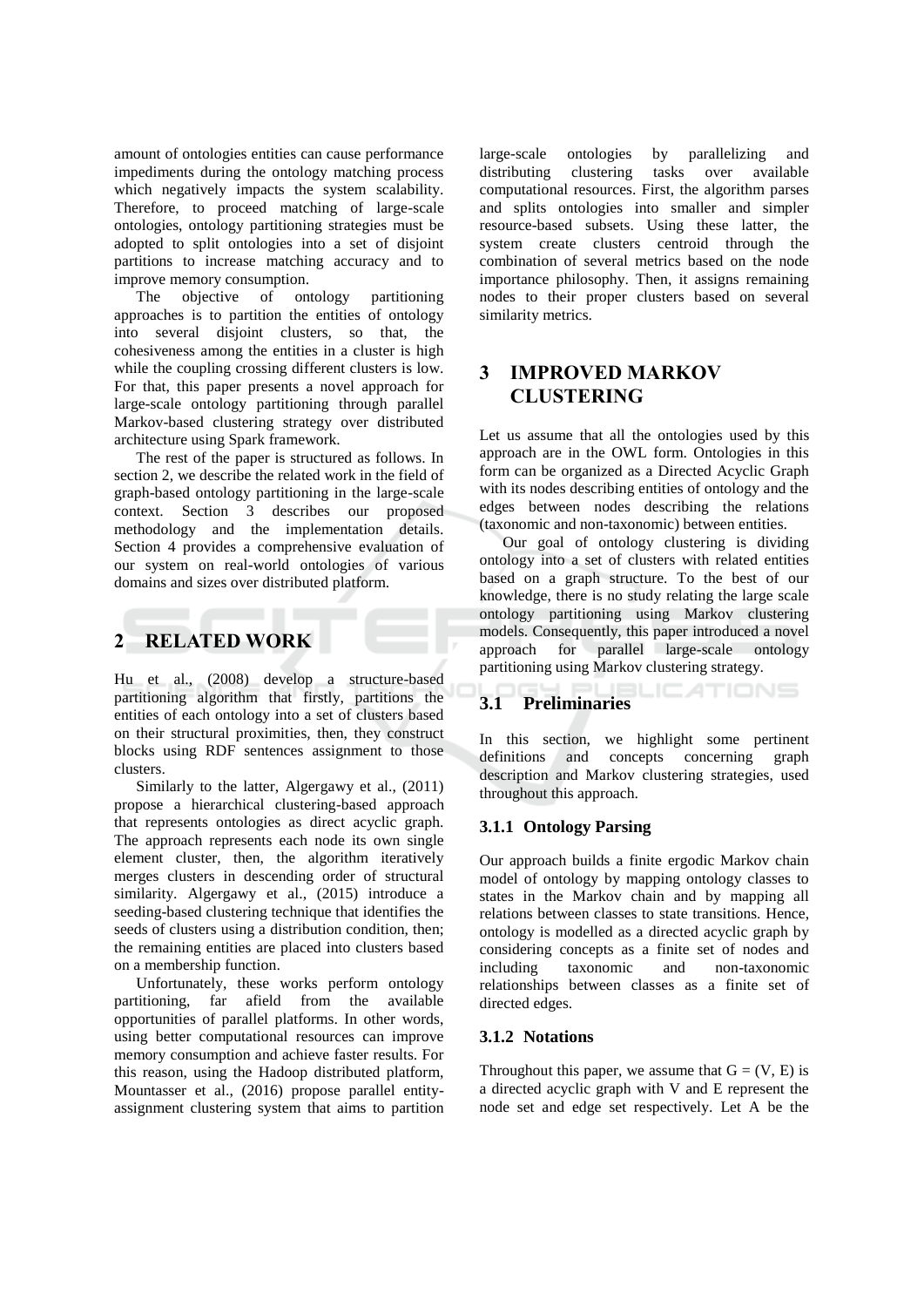adjacency matrix corresponding to the graph G, with  $A(i, j)$  denoting the weight of the edge between the vertex  $v_i$  and the vertex  $v_i$ . If the graph is nonweighted, which is the case of ontologies, then, the weight on each edge is fixed to 1.

A column stochastic matrix M associated to a graph G can be interpreted as the matrix of the transition probabilities of a random walk defined on the graph, e.g. the  $i^{th}$  column of M represents the transition probabilities out of the vertex  $v_i$ . The most appropriate way of deriving a column stochastic transition matrix M for a graph G is to simply normalize the columns of the adjacency matrix to sum to 1. Moreover, we define the canonical transition matrix by  $M_G = AD^{-1}$ , where D is the diagonal degree matrix of the graph G.

#### $3.2$ **Markov Clustering Approaches**

The Markov clustering algorithm is a commonly graph-based clustering strategy that used incorporated the structure of the graphs to reveal the clusters structure.

Markov clustering algorithm (MCL) has been adopted in a wide range of applications (Enright et al., 2002; Wong et al., 2008). The algorithm allows the search for structurally homogeneous subsets by considering a random walk on the graph based on the paradigm that a "random walk that visits a dense cluster will likely not leave the cluster until many of

its vertices have been visited.". Rather than simulating random walks, MCL iteratively transforms the stochastic flow matrix associated with the graph. It offers various advantages. It is significantly tolerant to noise and behaves robustly (Chen and Ji, 2010).

### 3.2.1 Markov Clustering

MCL algorithm is an iterative process that applies three operators- expansion, inflation and pruning- to the stochastic matrix until convergence. The stochastic matrix M associated with a graph G is defined by normalizing all columns of the adjacency matrix of G. These operators are mapping the space of the stochastic matrix to itself (Satuluri and Parthasarathy, 2009).

Expand operation: simulates a random walk on the graph (i.e. normal matrix squaring). Thus, it increases the flow between existing nodes.

$$
Expand (M) = M * M
$$
 (1)

Inflate operation: regulates the flow in the graph, strengthens the strong flows and weakens the weak ones. Each element of the matrix is raised to the power of inflation parameter r, then, matrix normalization is performed so that columns sum to  $1$ 



Figure 1: The improved parallel balanced regularized Markov clustering process.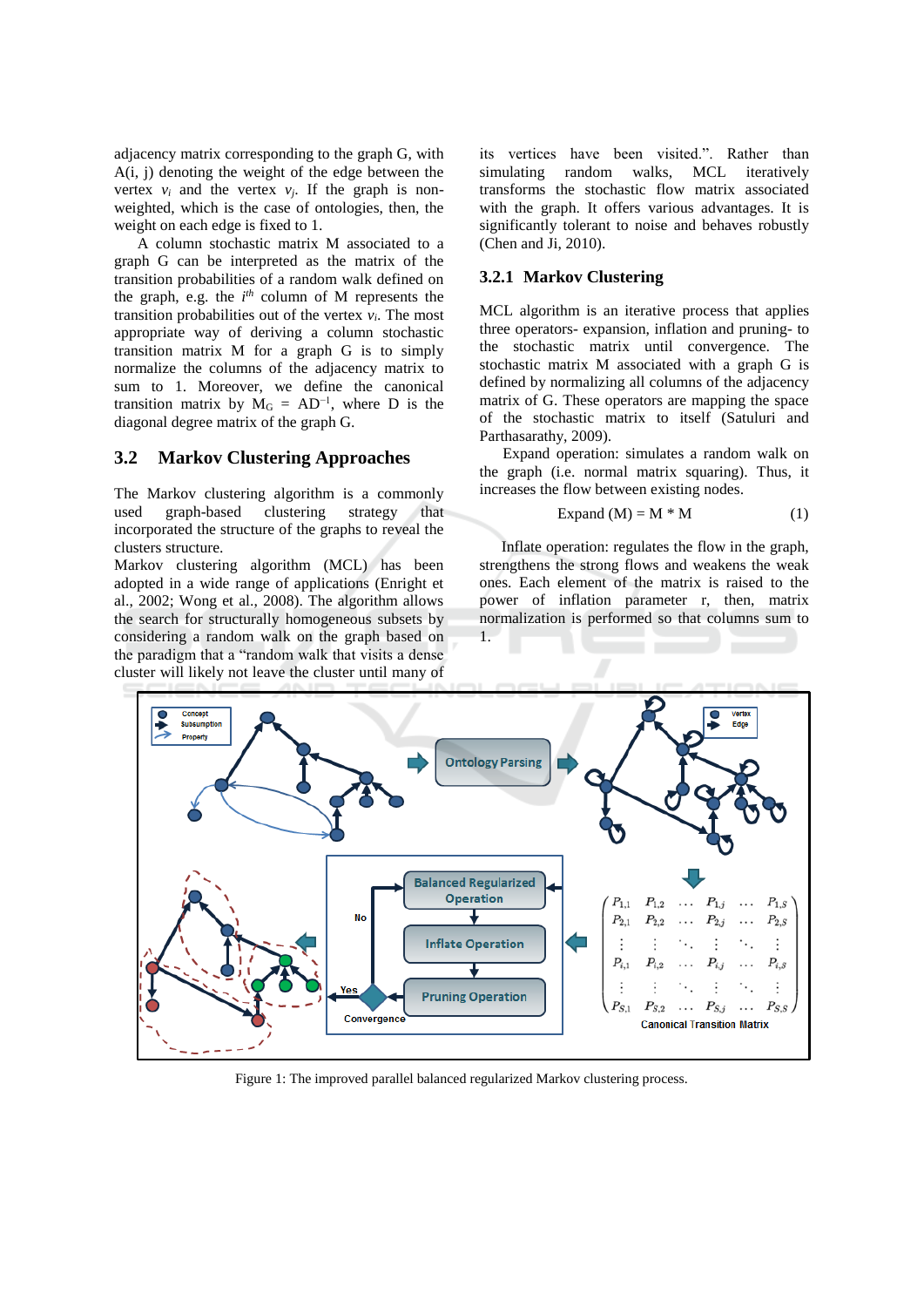The parameter r can control the outcome of the algorithm by determining the granularity of the obtained clusters, in such a way that, larger parameter (r) can produce finer granularity, and more clusters.

$$
Inflate(M) = \frac{M(i,j)^{1}}{\sum_{k=1}^{n} M(k,j)^{r}}
$$
 (2)

Pruning operation: In each column, entries' having values less than some threshold (heuristically computed) is removed, and the remaining entries are normalized to make the column sum to 1. This step aims to reduce the non-zero value in the matrix and hence reduces memory consumption, which helps to accelerate the convergence of the process. Finally, the iteration is interrupted upon reaching a matrix that is invariant under k expansions and inflations.

However, in spite of its advantages, MCL has drawn several limitations; MCL lacks scalability and suffers from fragmentation issue (large clusters and singleton cluster) which is not ideal in large-scale cases

### 3.2.2 Regularized Markov Clustering

To retain the strengths of MCL and reduce its limitations Satuluri and Parthasarathy, (2010) proposed a regularized variant of MCL that improves the accuracy and the scalability of the clustering process. Regularized MCL was proposed as a variant of MCL to produce more accurate results and typically more compact clusters than MCL. The RMCL algorithm resolves the output fragmentation issues through regularizing the distribution flow out of the node on conjunction to its neighbours (Satuluri, 2012). Therefore, the Expand operator in MCL algorithm is replaced by the regularize operator which updates the flow distribution of each node.

$$
Regularize (M) = M * MG \t(3)
$$

where  $M_G$  is the canonical flow matrix of the graph G.

Essentially, the impact of the regularize operator consists on setting the out-flow distribution of a node to be the weighted average of the out-flow distributions of its neighbours (Ginanjar et al., 2016). This operator ensures the permanent influence of the original topology of the graph on clustering process beyond the first iteration.

### 3.2.3 Balanced Regularized Markov **Clustering**

The BRMCL is a balanced variant that preserves the native features of R-MCL. Instead of using  $M_G$  as the weight matrix, we construct a new regularization  $M_R$  using both the current flow matrix M and the canonical flow matrix  $M<sub>G</sub>$ . For that, given a flow matrix M associated with the graph, the following concepts must be defined:

Node mass: Defined as the sum total of the flows into the node, in such a way that, nodes with higher mass attract more nodes in the graph towards them.

$$
mass(i) = \sum_{i} M(j, i) \tag{4}
$$

Node propensity: Defined as the weighted average of the masses of the nodes that flows into this node.

$$
propensity(i) = \sum_{j} M(j, i) * mass(j) \tag{5}
$$

The distribution of masses of the "Attractor" nodes is a proto-indicator of the distribution of final cluster sizes (i.e. nodes imbalanced clusters reflects imbalanced masses distribution). The aim is to push more nodes towards attractors having lower mass, thus requires that weight of each neighbour of a given node in the regularization matrix  $M<sub>G</sub>$  must be in inverse proportion to the propensity of the neighbour. This means that at each iteration step, we need to construct a new regularization matrix  $M_R$ while maintaining the rest of R-MCL unchanged. The new regularization matrix  $M_R$  is given by:

$$
M_R = normalize (M_G * P-b)
$$
 (6)

where P is the diagonal matrix with the propensity vector p along the diagonal.

The normalize operation rescales each column so that each column sums to 1. We notice that, the balance parameter b specifies the extent to which higher-propensity neighbours are to be penalized, in such a way that higher the value of b is the greater the penalty on high-propensity neighbours.

### **Improved Parallel Markov** 3.3 **Clustering**

Given the introduced approaches, there are still some critical limiting factors in working with Markov clustering especially for large scale graphs, since the performance of the ontology clustering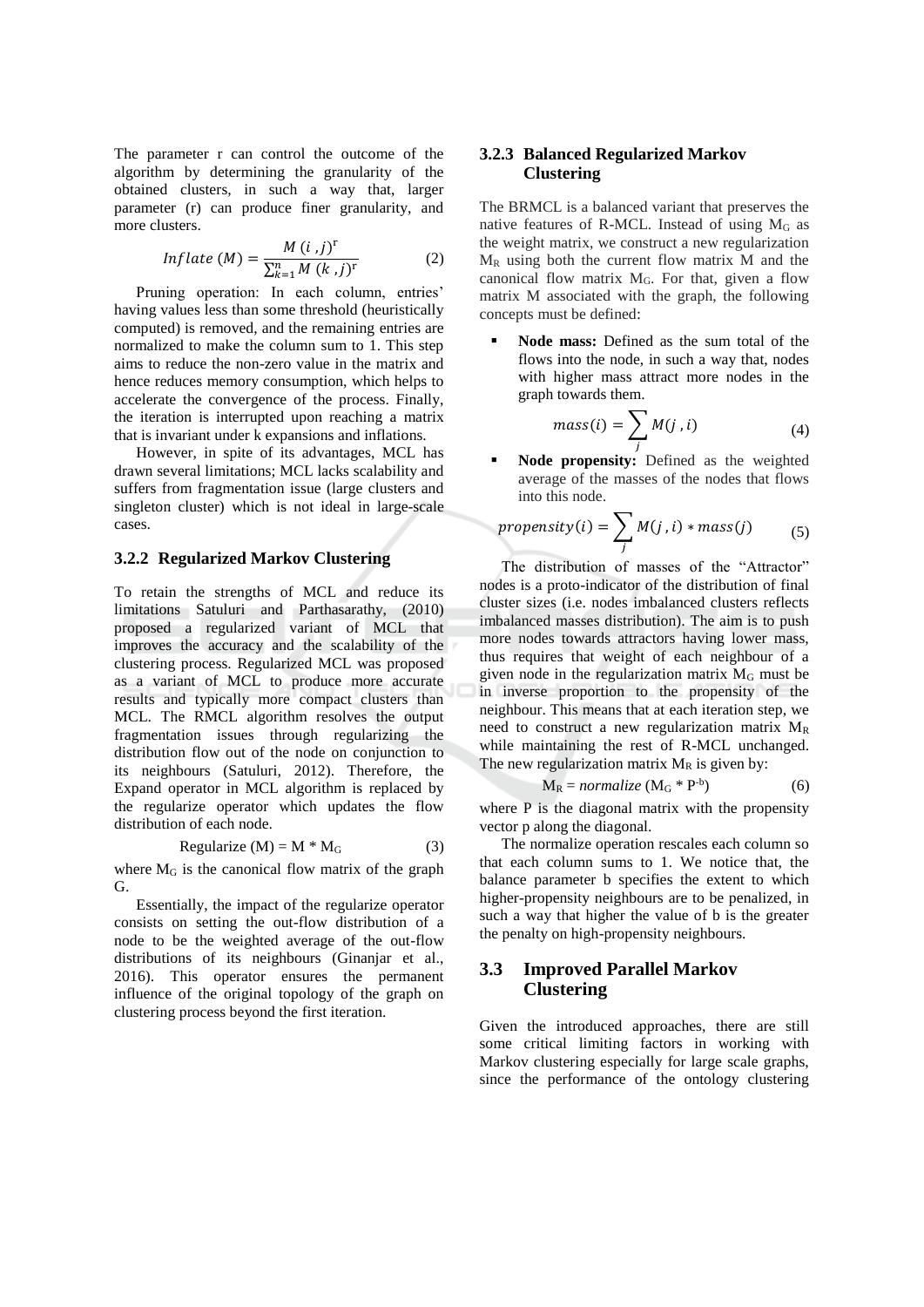(partitioning) process can be a critical part of the upcoming ontology matching process performance.

Regularized Markov Clustering still suffers from the scalability and storage issues, resulting from high time and space complexity of the clustering process (Bustamam et al., 2012). At the core of the Regularized variants of Markov clustering, we can notice that its complexity is dominated by the iteratively sparse matrix-matrix multiplication and normalization steps, which is an intensive and timeconsuming component. Thus, for scalability and performance-gain reasons, we need to develop computationally efficient algorithm that performs parallel sparse matrix-matrix computations and parallel sparse Markov matrix normalizations in order to improve the MCL performance.

To overcome the above MCL's issues, we propose a parallel Markov clustering approach that tries to improve the performance of the Markov Clustering by implementing parallel tasks for expansion, inflation and pruning operators using Spark framework (See Figure 1), which is a fast and general-purpose cluster computing system.

# 3.3.1 Apache Spark Framework

Apache Spark is a unified programming environment that provides computing framework designed for scheduling, distributing, and monitoring applications that consist of many computational tasks across many commodity worker machines (computing cluster) (Shanahan and Dai,  $2015$ ).

The computational engine Spark Core provides the basic functionality of Spark, including components for memory management, task scheduling and fault recovery mechanisms, interacting with storage systems. Furthermore, it offers the ability to run in-memory computations to provide faster and expressive processing and increase the speed of system. In-memory processing is faster since no time is spent in moving the data and processes, in and out of the hard disk. Accordingly, Spark caches much of the input data on memory for further explorations leading to more performance iterative algorithms that access the same data repeatedly.

# 3.3.2 Our Implementation

In order to improve the MCL performance, the parallel implementation of the Regularized Markov Clustering algorithm constitutes an important challenge. Thereby, we introduce a very fast Markov clustering algorithm using Spark framework to

perform parallel sparse matrix-matrix computations operations, which are at the heart of Markov clustering.

First of all, the resulting graphs from large scale ontology are generally sparse; thus, Markov clustering storage issues can be resolved using distributed sparse matrix data structures offered by the resilient distributed datasets (RDD) (Bosagh et al., 2016), which are partitioned collections of objects spread across many compute nodes that can be manipulated in parallel. These matrices are distributed across computational nodes by entries using *CoordinateMatrix* implementation, by rows via RowMatrix or via blocks by implementing BlockMatrix.

Moreover, the distributed sparse matrices offered by Spark ignore the large amount of zero entries. found in the initial stochastic matrices of Markov clustering algorithms. Hence, the distributed matrices can reduce the computational load by avoiding the additions and multiplications with null entries, since the zero values do not influence any of the Markov clustering operations. Furthermore, Spark comes with a library containing common computational functionality (Spark MLlib) (Meng et  $al.$ 2016). especially for matrix-matrix computations. These properties are the primary source of acceleration of our system.

Besides, Spark provides a way to parallelize our Markov clustering strategy across clusters, while hiding the complexity of distributed clustering programming, network communication, and fault tolerance in order to ensure the effective and reliable use of cache memory and the process balanced load. These latter is enhanced by dividing data according to performance and scalability-friendly data structures, aiming to dynamically adapt the system to fine-grained allocation of both resources and computations based on the workload. The pseudocode for our parallel Markov Clustering implementation is given in the following:

```
Input:
        An
              ontology
                        \circ.
                               Balance
parameter b, Inflation rate r
Output: Clusters Set C = \{C_1, C_2, ..., C_n\}{//Phase 1: Ontology Parsing}
//get ontology concepts
  Nodes := Concepts (0)//taxonomic and non-taxonomix
  Edges:= Relations(0)//create associated graph
G := CreateGraph (Nodes, Edges) ;
  //Graph adjacency matrix
A := Adjacency(G){//Phase 2: Markov Clustering}
```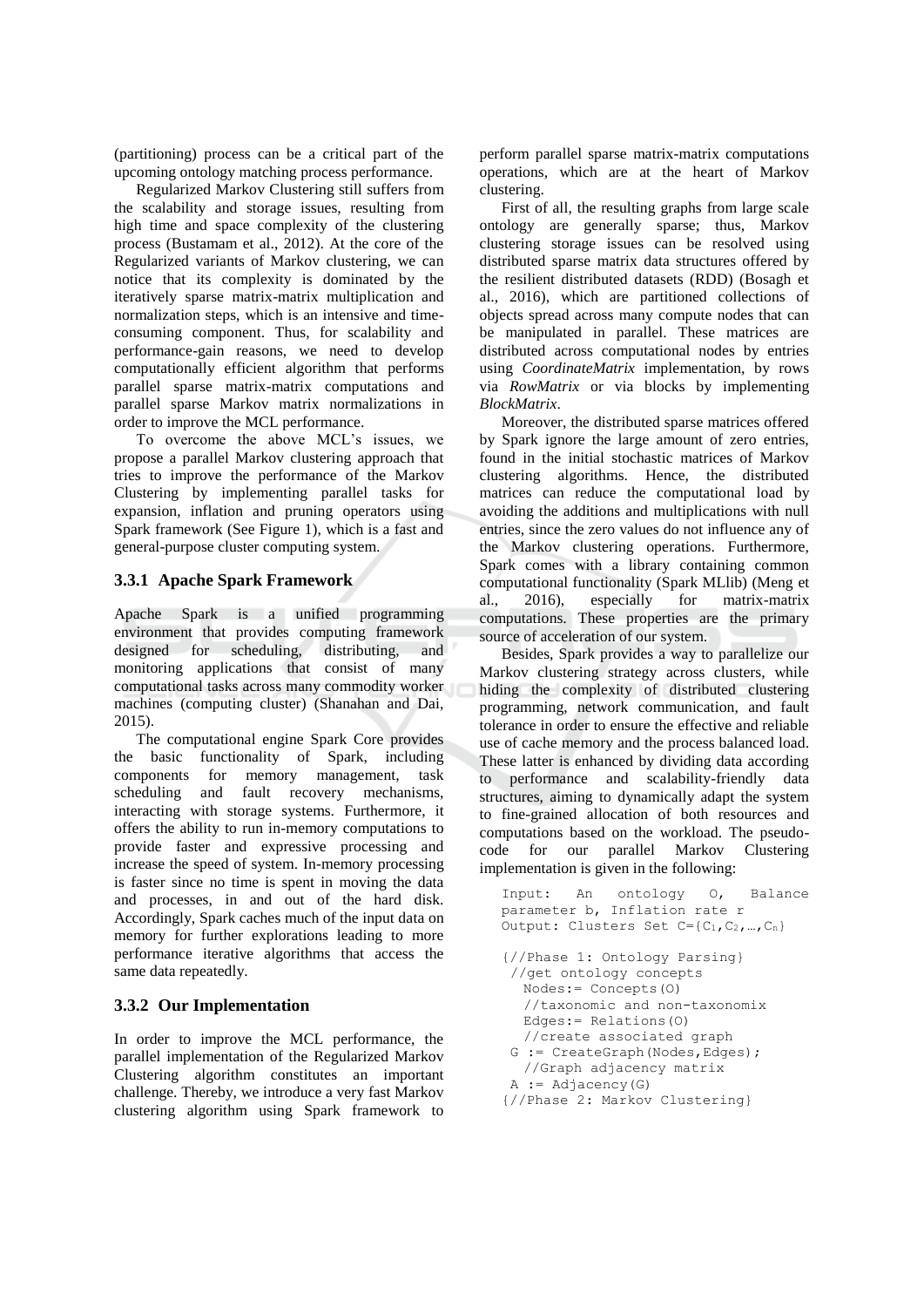```
A := A + I // Add self-loops//Initialize M as the canonical
  flow matrix
  M := M_G := A^*D^{-1}repeat.
  // Compute mass vector
  mass (i) = \sum_{i} M(i, i)// Compute propensity vector
  p(i) = \sum_{j} M(j, i) * mass(j)P := diag(p)// Compute regularized matrix
  //Normalize MR so that each column
  sums to 1.
  M_R := M_G * P^{-b}M := M_{reg} := M^*M_RM := M_{inf} := Infile(M, r)M := Prune (M)
until M converges
Interpret M as clustering Sets
```
 $\boldsymbol{4}$ **EXPERIMENTAL EVALUATION** 

In order to evaluate the performance of our approach and the execution time, we conducted a set of experiments using a distributed architecture. We implemented our system in Java; ontologies were parsed using Jena Apache. All processes are elaborated within Apache Spark Framework as programming environment that provides computing framework designed for scheduling distributing computational tasks across many computing nodes.

#### 4.1 **Data Sets**

The Performance of our approach is evaluated over the anatomy data set that contains two large ontologies of human and mouse anatomy which contains 3306 and 2746 concepts respectively, and the DB pedia ontology release DB pedia 2015 10.

#### $4.2$ **Experimental Architecture**

All the experiments were carried out using the Apache Spark which is an open source, in-memory analytics computing framework. For this experimentation, we use a cluster of 10 slave machines and one master machine. Each node is equipped with 3.4 GHz Intel(R) Core  $i3(R)$  with 4 GB memory, Java 1.8 and Ubuntu 14.04 LTS.

#### 4.3 **Experimental Results**

In order to incorporate the Markov clustering approach in our large-scale ontology matching

system, we must evaluate the scalability of the clustering approach. In our implementation, we attempt to validate the performance and the effectiveness of the proposed approach via a set of experiments on real world ontologies.

The simulation ran by using default expansion parameter (square), parameters of inflation  $r = 1.5$ ; 2 and 2.5, balanced parameter  $b = 0$ , 1.5, and 2 and pruning threshold  $\epsilon$ =0.000001. The simulation is performed several times with different parameters of inflation to look at the speed and the number of formed clusters.

The number of resulting clusters from the improved BRMCL simulation using the inflation rates 1.5, 2 and 2.5 vary from 1523 to 2136 clusters for Human ontology, from 1622 to 1968 clusters for Mouse ontology and from 519 to 533 clusters for DB pedia ontology. We can notice that varying the inflation parameter can result in clustering of different granularities, in such a way that, if the inflation parameter gets higher, the clustering algorithm predicts more clusters with smaller size.



Figure 2: Clustering Time related to the inflation rate and the balance parameter.

As shown in Figure 2, we clearly notice that the runtime of our clustering implementation is related to the inflation rate and the balance parameter. Thus, having more balanced clusters can be achieved by increasing the balance parameter, for the reason that higher values of this latter lead to more severe down weighting of nodes with high propensity values, which consequently, provoke more iteration operations and lead to a slower convergence for the clustering process. By contrast, the incorporation of the balanced strategy improves the clustering quality by allowing the discovery of balanced clusters (See Table 1, Table 2 and Table 3).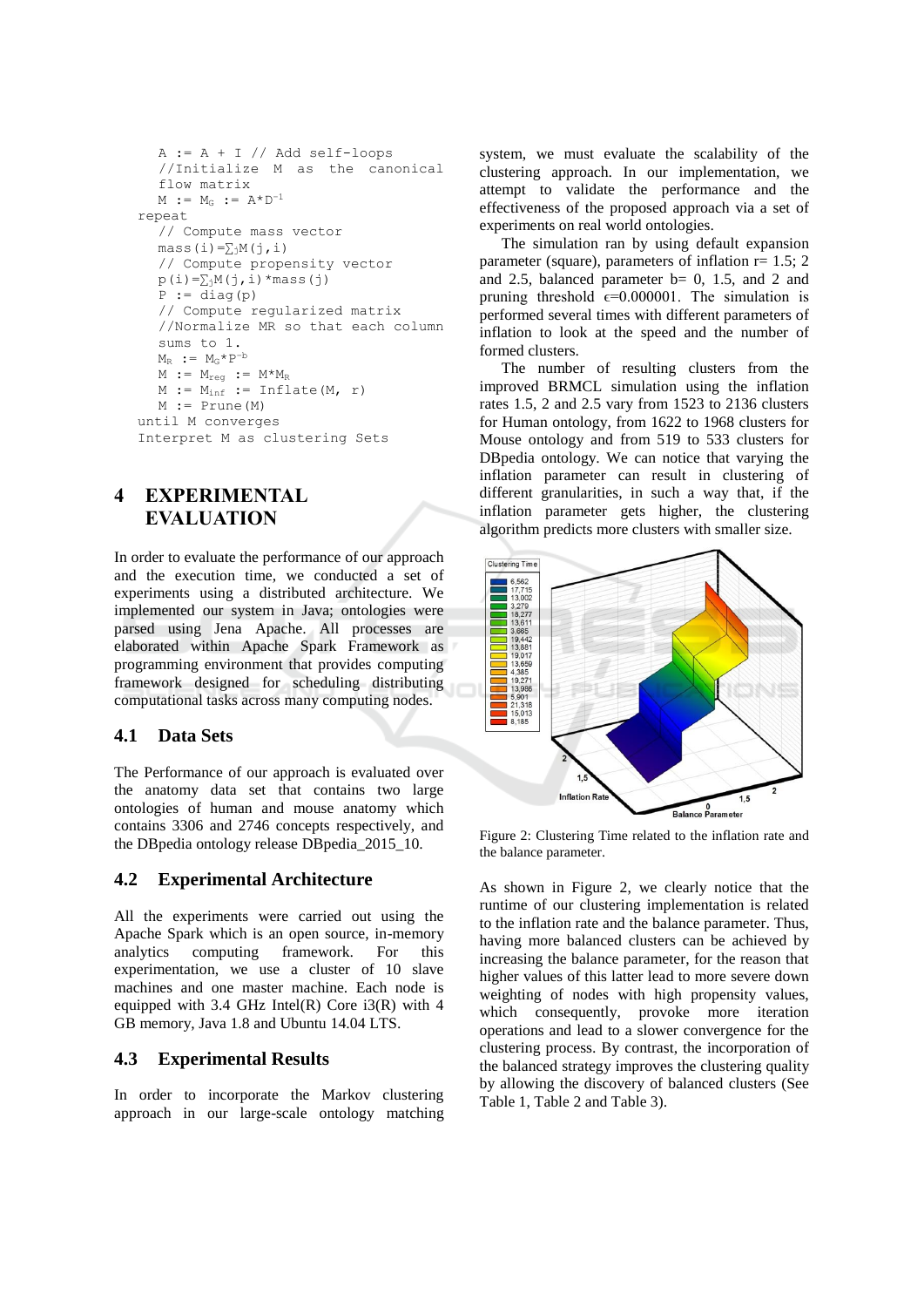Despite these impediments, our parallel Markov-Based clustering implementation demonstrates significant performance and provides faster and expressive partitioning of the large-scale ontologies.

|  | Table 1: Clustering results for the Human ontology. |  |  |  |  |
|--|-----------------------------------------------------|--|--|--|--|
|--|-----------------------------------------------------|--|--|--|--|

|           |           | <b>Clusters</b><br>Number | Clustering<br>Time | $%$ of<br><b>Balanced</b><br><b>Clusters</b> |
|-----------|-----------|---------------------------|--------------------|----------------------------------------------|
| $b=0$     | $r = 1.5$ | 1523                      | 16,492 s           | 11%                                          |
|           | $r = 2$   | 1785                      | 17,032 s           | 27%                                          |
|           | $r = 2.5$ | 2136                      | 17,336 s           | 33%                                          |
| $b = 1.5$ | $r = 1.5$ | 1523                      | $17,715$ s         | 21%                                          |
|           | $r = 2$   | 1785                      | 18,277 s           | 28%                                          |
|           | $r = 2.5$ | 2136                      | 19,442 s           | 33%                                          |
| $h = 2$   | $r = 1.5$ | 1523                      | 19,017 s           | 28%                                          |
|           | $r = 2$   | 1785                      | 19,271 s           | 35%                                          |
|           | $r = 2.5$ | 2136                      | 21.318 s           | 46%                                          |

|  | Table 2: Clustering results for the Mouse ontology |  |  |  |  |  |
|--|----------------------------------------------------|--|--|--|--|--|
|--|----------------------------------------------------|--|--|--|--|--|

|           |           | <b>Clusters</b><br>Number | Clustering<br>Time | $%$ of<br><b>Balanced</b><br><b>Clusters</b> |  |
|-----------|-----------|---------------------------|--------------------|----------------------------------------------|--|
| $b=0$     | $r = 1.5$ | 1622                      | 12,853 s           | 15%                                          |  |
|           | $r = 2$   | 1787                      | 13,071 s           | 17%                                          |  |
|           | $r = 2.5$ | 1968                      | 13.473 s           | 22%                                          |  |
| $b = 1.5$ | $r = 1.5$ | 1622                      | 13,002 s           | 35%                                          |  |
|           | $r = 2$   | 1787                      | 13,611 s           | 46%                                          |  |
|           | $r = 2.5$ | 1968                      | 13.881 s           | 51%                                          |  |
| $h = 2$   | $r = 1.5$ | 1622                      | 13,659 s           | 41%                                          |  |
|           | $r = 2$   | 1787                      | 13,986 s           | 58%                                          |  |
|           | $r = 2.5$ | 1968                      | 15,013 s           | 63%                                          |  |
|           |           |                           |                    |                                              |  |

|           |           | <b>Clusters</b><br>Number | Clustering<br>Time | $%$ of<br><b>Balanced</b><br>Clusters |
|-----------|-----------|---------------------------|--------------------|---------------------------------------|
| $b=0$     | $r = 1.5$ | 519                       | 3,112 s            | 44%                                   |
|           | $r = 2$   | 527                       | 4,016s             | 51%                                   |
|           | $r = 2.5$ | 533                       | 6,562s             | 53%                                   |
| $b = 1.5$ | $r = 1.5$ | 519                       | 3,279 s            | 47%                                   |
|           | $r = 2$   | 527                       | 3,665 s            | 59%                                   |
|           | $r = 2.5$ | 533                       | 4,279 s            | 68%                                   |
| $h = 2$   | $r = 1.5$ | 519                       | 4,385 s            | 47%                                   |
|           | $r = 2$   | 527                       | 5,901 s            | 61%                                   |
|           | $r = 2.5$ | 533                       | 8.185 s            | 70%                                   |

Table 3: Clustering results for the DBpedia ontology.

#### 5 **CONCLUSIONS**

In this paper, we presented our parallel Markovbased partitioning strategy considered as a crucial part of the large-scale ontology matching process, which aims to cope with the velocity issues and to increase the performance of the matching system. Our strategy provides faster and expressive

partitioning through dynamic, real-time in-memory computations based on the Spark distributed programming environment.

From the results drawn by our strategy over realworld ontologies, it is apparent that our parallel Markov-based partitioning approach presents significant performance results for partitioning large ontologies, which consequently make the approach suitable to be incorporated in our large-scale ontology matching system.

### **REFERENCES**

- Algergawy, A., Babalou, S., Kargar, M.J. and Davarpanah, S.H., 2015, September. Seecont: A new seeding-based clustering approach for ontology matching. In East European Conference on Advances in Databases and Information Systems (pp. 245-258). Springer International Publishing.
- Algergawy, A., Massmann, S. and Rahm, E., 2011, September. A clustering-based approach for largescale ontology matching. In East European<br>Conference on Advances in Databases and Information Systems (pp. 415-428). Springer Berlin Heidelberg.
- Bello-Orgaz, G., Jung, J.J. and Camacho, D., 2016. Social big data: Recent achievements and new challenges. Information Fusion, 28, pp.45-59.
- Bosagh Zadeh, R., Meng, X., Ulanov, A., Yavuz, B., Pu, L., Venkataraman, S., Sparks, E., Staple, A. and Zaharia, M., 2016, August. Matrix computations and optimization in apache spark. In Proceedings of the 22nd ACM SIGKDD International Conference on Knowledge Discovery and Data Mining (pp. 31-38). ACM.
- Bustamam, A., Burrage, K. and Hamilton, N.A., 2012. Fast parallel Markov clustering in bioinformatics using massively parallel computing on GPU with CUDA and ELLPACK-R sparse format. IEEE/ACM Transactions on Computational Biology and Bioinformatics (TCBB), 9(3), pp.679-692.
- Chen, C.P. and Zhang, C.Y., 2014. Data-intensive applications, challenges, techniques and technologies: A survey on Big Data. Information Sciences, 275, pp.314-347.
- Chen, J., Chen, Y., Du, X., Li, C., Lu, J., Zhao, S. and Zhou, X., 2013. Big data challenge: a data management perspective. Frontiers of Computer Science, 7(2), pp.157-164.
- Chen, Z. and Ji, H., 2010, July. Graph-based clustering for computational linguistics: A survey. In Proceedings of the 2010 workshop on Graph-based Methods for Natural Language Processing (pp. 1-9). Association for Computational Linguistics.
- Enright, A.J., Van Dongen, S. and Ouzounis, C.A., 2002. An efficient algorithm for large-scale detection of